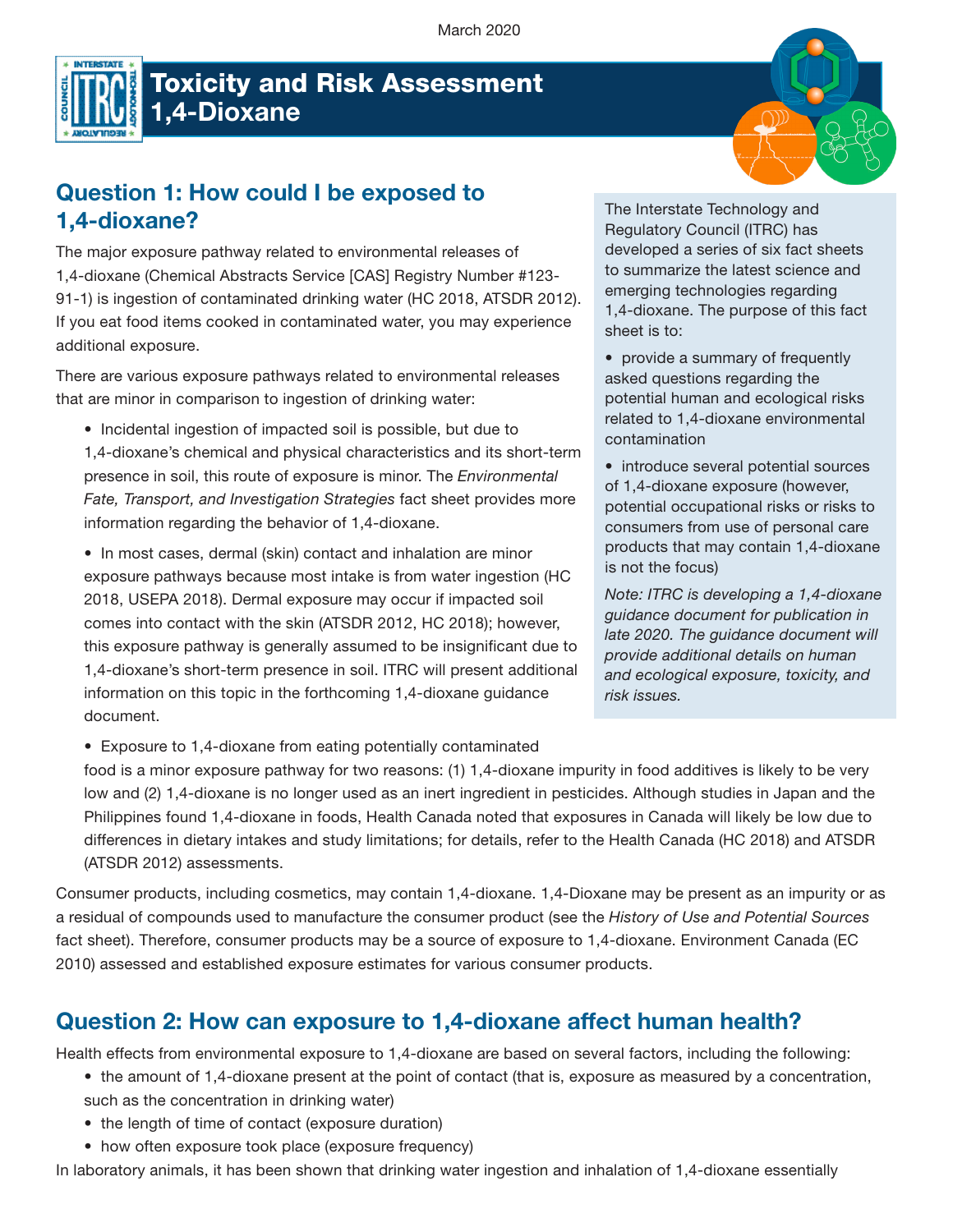produce the same type and extent of toxicological effects.

If someone is exposed to very high levels of 1,4-dioxane for short periods of time (less than one year), the liver, kidney, mucus membranes of the nasal passages, and central nervous system may be affected (ATSDR 2012, USEPA 2013). However, exposure to lower levels, such as those typically found in contaminated drinking water, over longer periods (greater than one year, and up to a lifetime) can potentially lead to more severe effects, including specific types of cancer, as shown in laboratory cancer studies in mice and rats (ATSDR 2012, USEPA 2013, HC 2018). However, there are currently no human studies that show a direct link between exposure to 1,4-dioxane and cancer (HC 2018, ATSDR 2012, USEPA 2013, ECB 2002, NICNAS 1998). Based on findings from animal cancer studies, the International Agency for Research on Cancer (IARC 1999) classifies 1,4-dioxane as "possibly carcinogenic to humans" (IARC 1999). The Agency for Toxic Substances and Disease Registry also considers 1,4-dioxane to be "possibly carcinogenic to humans" (ATSDR 2012), whereas the U.S. Environmental Protection Agency (USEPA) classifies it as "likely to be carcinogenic to humans" (USEPA 2013).

It's useful to place the risk of these health effects into perspective based on measurements of 1,4-dioxane concentration. For example, in general, the ingested maximum amount (dosage) that could occur from drinking 1,4-dioxane-contaminated water in the United States (based on multiple 1,4-dioxane drinking water measurements) is one thousand times less than the amounts (in terms of milligrams of 1,4-dioxane per kilogram of body weight per day) needed to cause liver, kidney, nasal passage, and cancer effects in laboratory animals (CWB 2019, NYS 2019). Typical drinking water exposures are much lower than the high dosages found in occupational settings that have caused death and neurological effects in the past. In the event that someone is exposed to 1,4-dioxane-contaminated drinking water, regulatory values and expertise should be consulted to better understand the potential adverse effects on the individual.

## Question 3: What screening levels are available for protection of human health?

Regulatory standards and screening levels are risk-based exposure levels that are protective of cancer and noncancer health effects for the exposed populations (including sensitive groups). Federal and some state agencies have established water, soil, and air standards (promulgated) or risk-based screening levels for 1,4-dioxane (see the *Regulatory Framework* fact sheet). The derivation of these standards and screening levels for noncancer effects includes toxicity values that incorporate safety factors. Safety factors account for uncertainties, such as extrapolation from animal studies to humans, population variability, and data gaps. Periodic short-term exposure to impacted drinking water or soil above health-based screening levels is generally not a health concern; however, further investigation by an environmental professional may be warranted. ITRC will present additional information on this topic in the forthcoming 1,4-dioxane guidance document.

### Question 4: Why are there different health-based standards or guidelines?

As with many contaminants of emerging concern, evaluation of 1,4-dioxane may vary by agency health standards or guidelines (refer to the *Regulatory Framework* fact sheet). 1,4-Dioxane health standards or guidelines vary by orders of magnitude between regulatory, state, and federal agencies. This is due to the use of different risk-calculation approaches (for example, using a linear or nonlinear low-dose extrapolation for cancer-risk assessment) and the use of different input parameters (such as exposure factors and/or target risks). Important considerations for risk calculations include the selection of key toxicology studies in test animals, identification of effect levels relevant to humans, doseresponse assessment, selection of uncertainty factors, exposure pathways (that is, oral, dermal, or inhalation), human exposure assumptions (such as drinking water intake rate, exposure frequency, duration of exposure to affected water, and body weight), and regulatory target risk levels. Differences in the evaluation of each of these variables result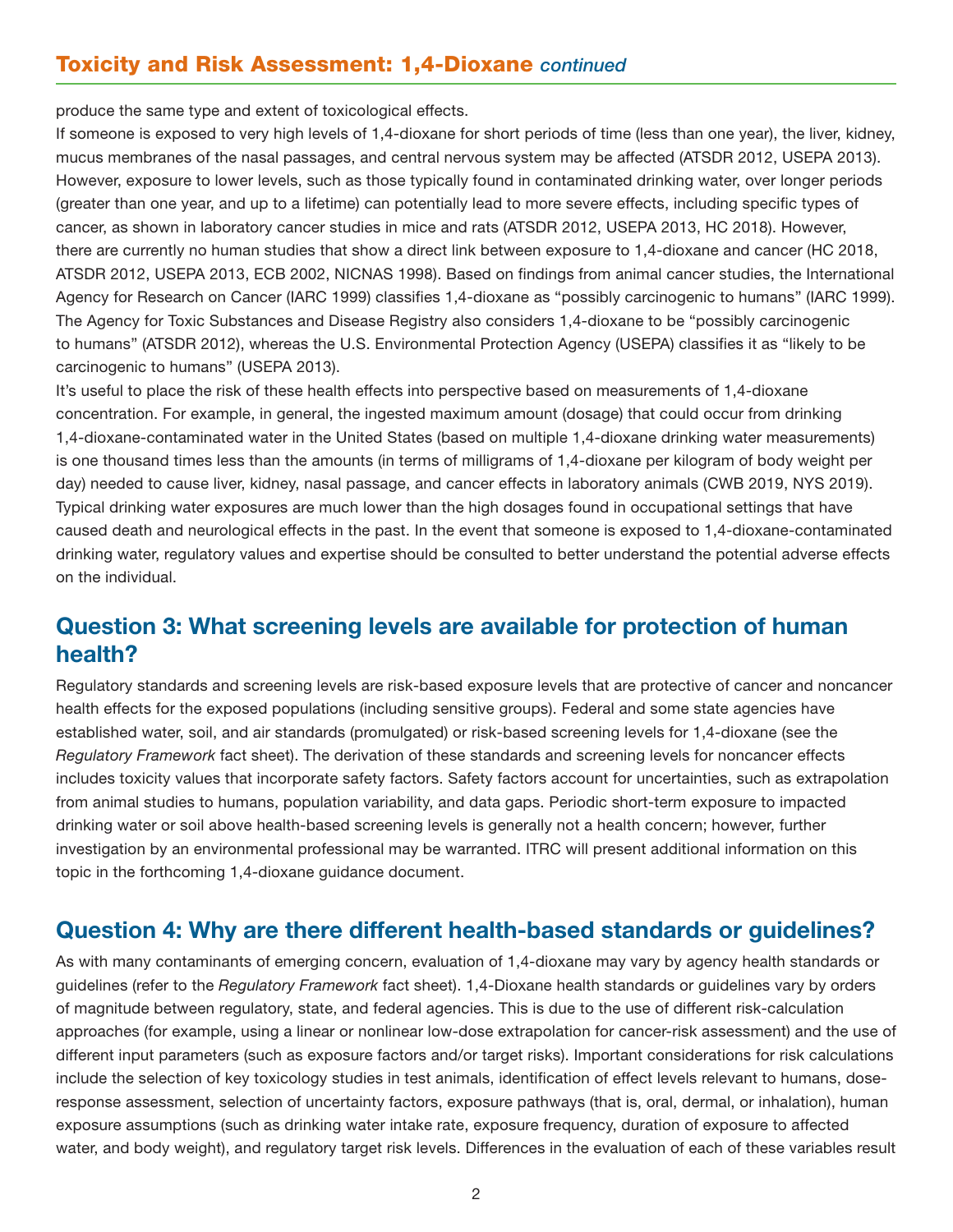in different health standards or guidelines, which may complicate risk management and communication efforts. More details about factors influencing health-based values between agencies will be presented in the forthcoming 1,4-dioxane guidance document.

## Question 5: Can I find out if I have been exposed to 1,4-dioxane?

Analysis of potential primary exposure sources (such as drinking water) is the most informative and direct means for assessing if you have been exposed to 1,4-dioxane via the environment. You can have your drinking water tested by certified commercial analytical laboratories. If there is 1,4-dioxane in your drinking water, you likely have been exposed.

In the body, 1,4-dioxane is rapidly changed to -hydroxyethoxyacetic acid (HEAA) and quickly eliminated in urine (ATSDR 2012). There are methods to measure 1,4-dioxane and HEAA in urine, but various challenges are associated with biomedical testing in humans, including the fact that these methods are not standard commercialized medical tests. This particular urine analysis is not available at the doctor's office because it requires specialized measurement equipment (ATSDR 2012), and standard procedures for collecting and preserving samples are not yet available. Furthermore, medical test results would not indicate when, where, or how exposure occurred (ATSDR 2012). They also would not predict the potential for nor the types of health effects that could be developed. In addition, HEAA in urine could reflect exposure to other chemicals, such as diethylene glycol (ATSDR 2012, Schep et al. 2009).

## Question 6: Does 1,4-dioxane affect environmental health?

The impact of 1,4-dioxane on environmental health is generally low. The aquatic toxicity of 1,4-dioxane has been estimated at 201 milligrams per liter (mg/L) for algae to 666 mg/L for fish based on the USEPA's Ecological Structure Activity Relationships (ECOSAR) estimation program (USEPA 2019). In the United States, only Michigan has a chronic water quality value, set at 22 mg/L (MEGLE 2019). In Europe, the European Chemicals Bureau (ECB 2002) has proposed a multitrophic Predicted No Effect Concentration (PNEC) of 57.5 mg/L based on the limited toxicological data (ECB 2002). These screening values generally exceed observed environmental concentrations by a wide margin, and ecological risk is not expected in most natural environments.

The (ECB 2002) has estimated toxicity threshold estimates for sediment and soil based on equilibrium partitioning (EqP), with PNECs of 43 milligrams per kilogram (mg/kg) in sediment and 14 mg/kg in soil. Generally low observed environmental concentrations of 1,4-dioxane, combined with low absorption potential in soil and sediment, suggest that these media are not relevant for ecological risk. Because 1,4-dioxane does not bioaccumulate, the potential for long-term effects on birds and mammals is low (EC 2010) and of limited further ecological or wildlife concern (ECB 2002).

## Question 7: How can I reduce exposure to 1,4-dioxane?

If 1,4-dioxane has been detected in your drinking water or municipal water source, using another water source, such as bottled or treated water (see the *Remediation and Treatment Technologies* fact sheet), will reduce your exposure. Although dermal contact and inhalation are possible sources of exposure, they are minor in nature when compared to exposure from water ingestion.